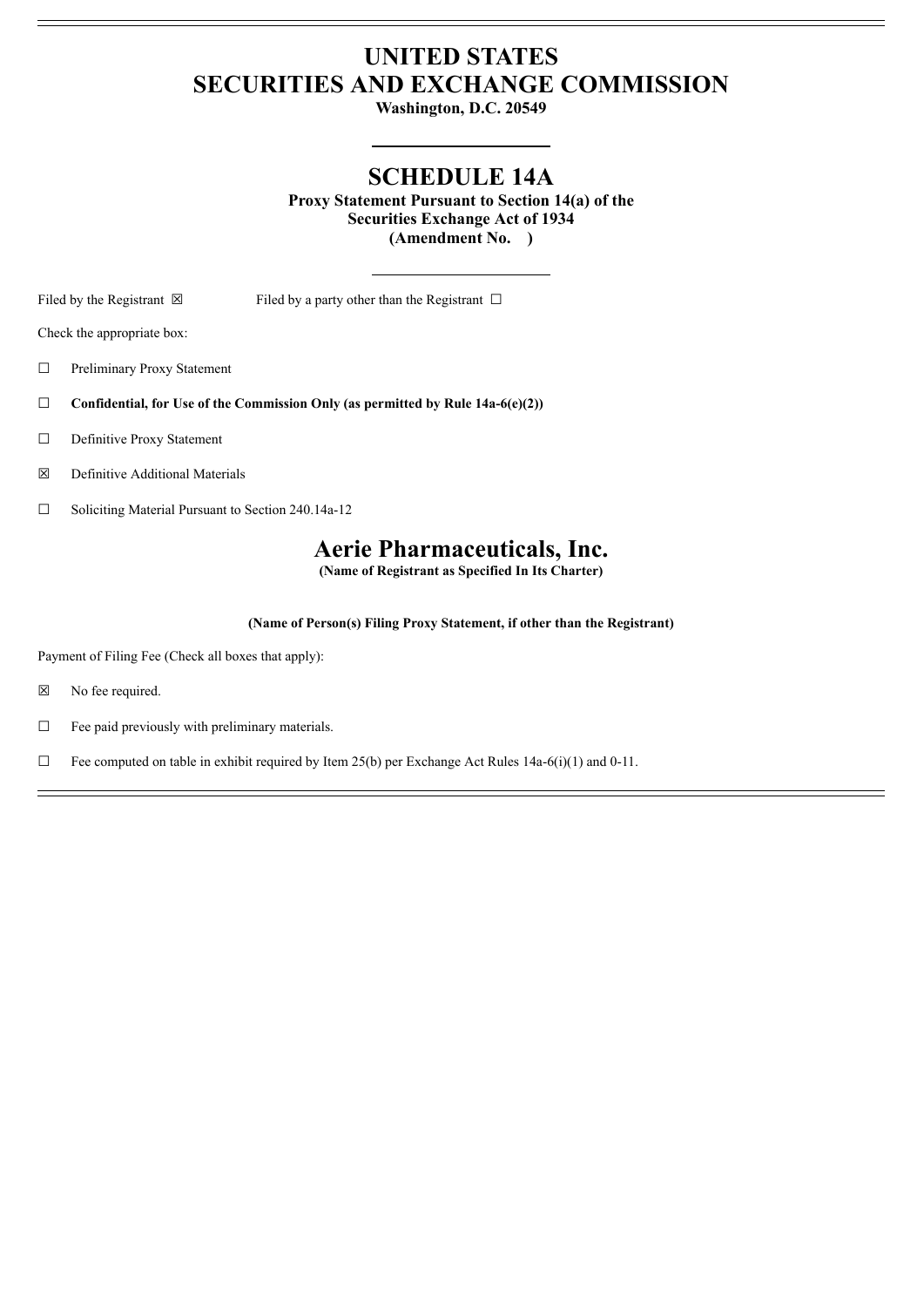# Your **Vote** Counts!

#### **AERIE PHARMACEUTICALS, INC.**

2022 Annual Meeting Vote by June 8, 2022 11:59 PM ET



#### **You invested in AERIE PHARMACEUTICALS, INC. and it's time to vote!**

You have the right to vote on proposals being presented at the Annual Meeting. **This is an important notice regarding the availability of proxy material for the stockholder meeting to be held on June 09, 2022.**

#### **Get informed before you vote**

View the Notice & Proxy Statement, Form 10-K online OR you can receive a free paper or email copy of the material(s) by requesting prior to May 26, 2022. If you would like to request a copy of the material(s) for this and/or future stockholder meetings, you may (1) visit www.ProxyVote.com, (2) call 1-800-579-1639 or (3) send an email to sendmaterial@proxyvote.com. If sending an email, please include your control number (indicated below) in the subject line. Unless requested, you will not otherwise receive a paper or email copy.



\* Please check the meeting materials for any special requirements for meeting attendance.

AERIE PHARMACEUTICALS, INC. 4301 EMPEROR BOULEVARD, SUITE 400 DURHAM, NC 27703